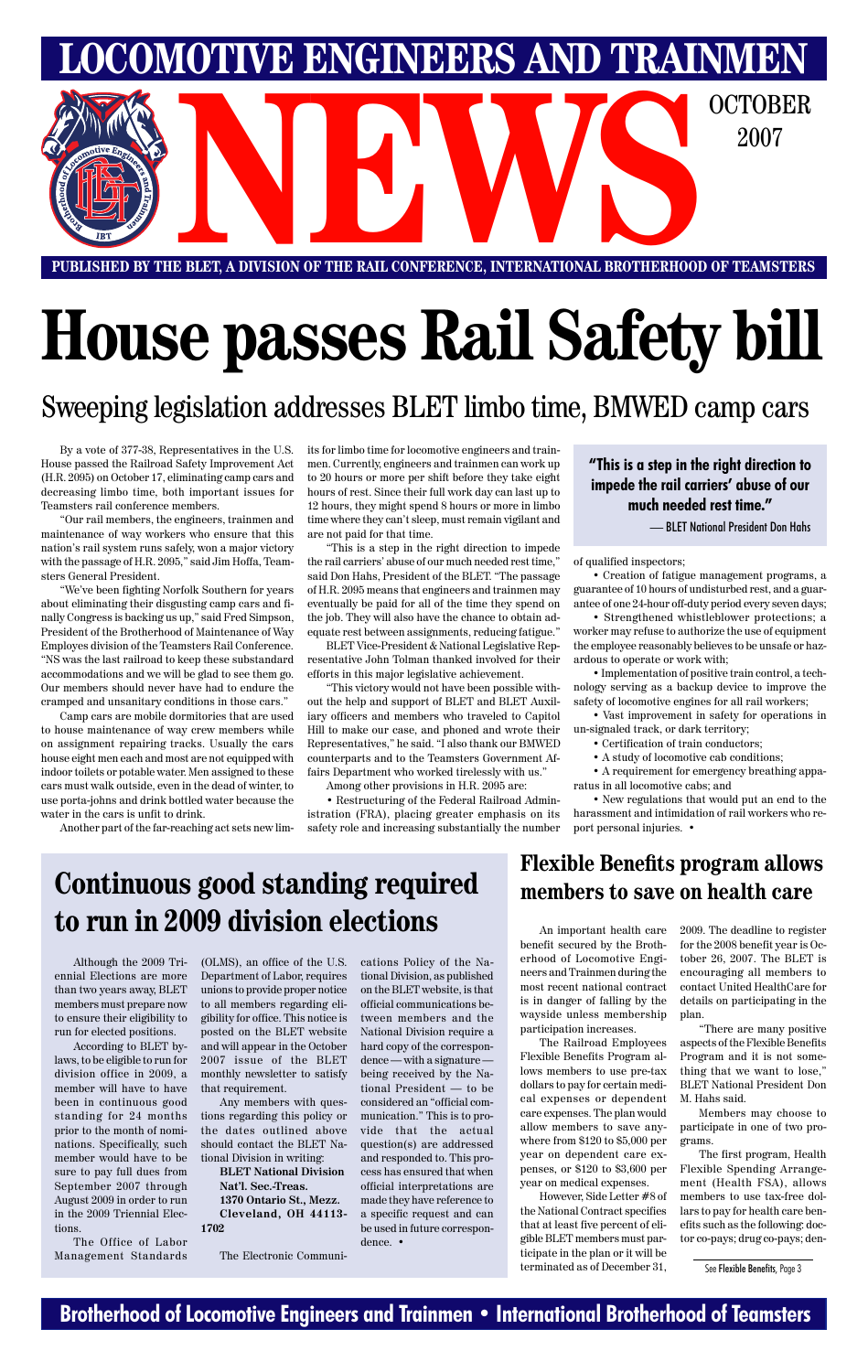J.T. Little IV of BLET Division 781 (Erwin, Tenn.) was elected Chairman of the Tennessee State Legislative Board on September 20 at the Board's Quadrennial Session in Nashville. Brother Little was elected by acclamation.

Little will serve a four-year term in accordance with the Board's bylaws. He joined the BLET on February 1, 1972, and has been a member of Division 781 since July 1, 1986.

"It is my goal to see that our Legislative Representatives receive the tools needed to safeguard our members," Brother Little said. "To convey a message that the LR is more important today than ever before, we will give direct assistance to our Divisions with visits, training, and other issues. Brother Tim Smith, Chairman of the National Association of State Legislative Board Chairmen, shared with our Board a grand training presentation that we will adopt. We will also challenge our members to make contact with their representatives within their home districts as well. We must establish ourselves as the authority to speak to the railroad industry issues."

Also elected was First Vice Chairman Jim Day (Division 170-Memphis, Tenn.). The following officers were elected by acclamation: Second Vice Chairman and Legislative Representative Barry Faulkner (Division 41-Nashville, Tenn.); Secretary Rusty Jones (Division 239-Knoxville, Tenn.); Alternate Secretary Treasurer Tony Barr (Division 205-Chattanooga, Tenn.); and elected to the newly created position of Executive Committee Member-at-Large was Bill Davis (Division 198-Chattanooga, Tenn.).

"The present Executive Board and our members are a blend of rail properties and talent that will serve quite well," Little said. "Our Board has elected a Legislative Representative, Barry Faulkner that will serve the Board on the hill. Brother Faulkner, presently is the Mayor of Cross Plains, Tenn., located within minutes of the Capitol. His prior visits to the current Governor''s office is exciting and this option will give our BLET membership a more personal, specialized and immediate service as needed."

Representing the BLET National Division were: National President Don M. Hahs; National Secretary-Treasurer Bill Walpert; Vice-President & National Legislative Representative John P. Tolman; and Coordinator of Education and Training Ken Kroeger.

President Hahs addressed the delegates regarding affairs of the National Division, including the recently ratified national contract and organizing, among other items. NST Walpert pro-

# **Little elected Chairman of Tennessee SLB**

vided delegates with a report on the financial status of the Brotherhood and current membership statistics. VP & NLR Tolman discussed the state of unions in the country and current rails before congress. Tolman also presented a plaque to outgoing Tenness State Chairman Mike McClary and ST Gene Myhan, thanking them for their years of dedicated service to the Brotherhood. California State Legislative Board Chairman Tim Smith was in attendance and gave a condensed version of the Legislative Representative training class to the delegates in session.

Patty Abbate, executive director of Citizens for Rail Safety, spoke to delegates about the group's origination and what it is doing for rail safety. She encouraged all BLET members in attendance to join her organization. Gray Sasser, Chairman of the Tennessee Democratic Party, emphasized the need for political action and stressed the importance of contributing to your union PAC fund. (As a side note if you are not already a contributor please get in touch with your Division Legislative Rep who can tell you how to contribute.)

The members in attendance also worked on updating their by-laws with such changes as the new position of Executive Committee Member-at-Large and established a Legislative Representative position to represent their members at the state capital.

Outgoing Chairman Mike McClary said: "Unfortunately I was unable to run again for Chairman but I believe the work the delegates did to update our by-laws will be of great benefit to our membership in our state. I am confident the current Executive Committee can move this Board forward." •



Left to Right: Dewayne Hendricks, Don Hahs, Wayne Clark, Tim Smith, Ed Counts, Rusty Jones, Joe Hunt, Terry Petty, Jim Anderson, Keith Chancey, J.T. Little, Bernard Mimms, Tony Barr, Gene Myhan, Barry Faulkner, Bill Davis, Mike McClary, Jim Day, John Tolman, Ken Kroeger and Bill Walpert.

D.W. "Bill" Hannah was reelected by acclamation as General Chairman of the Union Pacific-Western Lines General Committee of Adjustment at triennial meetings in San Diego on September 27.

Brother Hannah is a member of BLET Divi-

sion 56 in Colton, Calif., and joined the Brotherhood on February 1, 1979. He first became General Chairman in September of 2001.

Also elected were: 1st Vice Chairman N.C. Carstenson of Division 415 (Roseville, Calif.); 2nd Vice Chairman L.R. Law of Division 56 (Colton, Ca-

The BLET's Eastern General Chairmen's Association (EGCA) held its annual meeting to conduct business and elect officers in Traverse City, Mich., on August 20.

The annual EGCA meetings were held during the Eastern Union Meeting Association (EUMA) convention.

Brother Tom Robers was reelected by acclamation as Chairman of the As-

### **BLET's Eastern General Chairmen's Association reelects Tom Roberts**

### **UP-Western Lines GC Bill Hannah reelected by acclamation**

lif.); 3rd Vice Chairman W.E. Hill of Division 592 (Dalhart, Texas); Secretary-Treasurer C.H. Fleming III of Division 192 (El Paso, Texas); and Alternate Secretary-Treasurer C.V. Houston of Division 415 (Roseville, Calif.). In addition to Chairman Hannah, Brothers Carstenson and Hill were reelected by ac-

clamation.

BLET National President Don Hahs attended the meeting and addressed delegates regarding National Division issues. Vice President E.L. "Lee" Pruitt also addressed delegates and discussed the BLET's short term disability program and ongoing negotiations with UP regarding incentive based compensation.

Other invited guests included: Tim Smith, Chairman of the BLET California State Legislative Board; John Conklin, Locomotive Engineer certification specialist from the Federal Railroad Administration; and Dell Butterfield, President of

the Union Pacific Employees Health Association.

The Union Pacific-Western Lines General Committee of Adjustments represents 2,000 BLET members from 18 Divisions throughout California, Texas, Kansas, Arizona and Nevada. •

sociation, and will also serve as a delegate to the National Wage/Rule Committee. Brother Roberts is General Chairman of the Conrail SAA/CSXT Northern District General Committee of Adjustment. He joined the Brotherhood of Aug. 1, 1973, and is a member of BLET Division 601 (Newark, N.J.).

Also elected were: Mark Kenny

(Amtrak General Chairman) to the office of Vice Chairman; Ben Martin (New York, Susquehanna & Western General Chairman) was reelected Secretary-Treasurer; and Rich Dixon (SEPTA General Chairman) and Cole Davis (Norfolk Southern-Northern Lines) were elected to complete the Executive Board. Mike Twombly (Delaware &

Hudson/Springfield Terminal) was reelected as alternate to the Wage/Rule Committee.

All officers were elected by acclamation.

The assembled Chairmen discussed a variety of issues, and additionally voted to approve a \$500 donation to the EUMA Scholarship Fund. •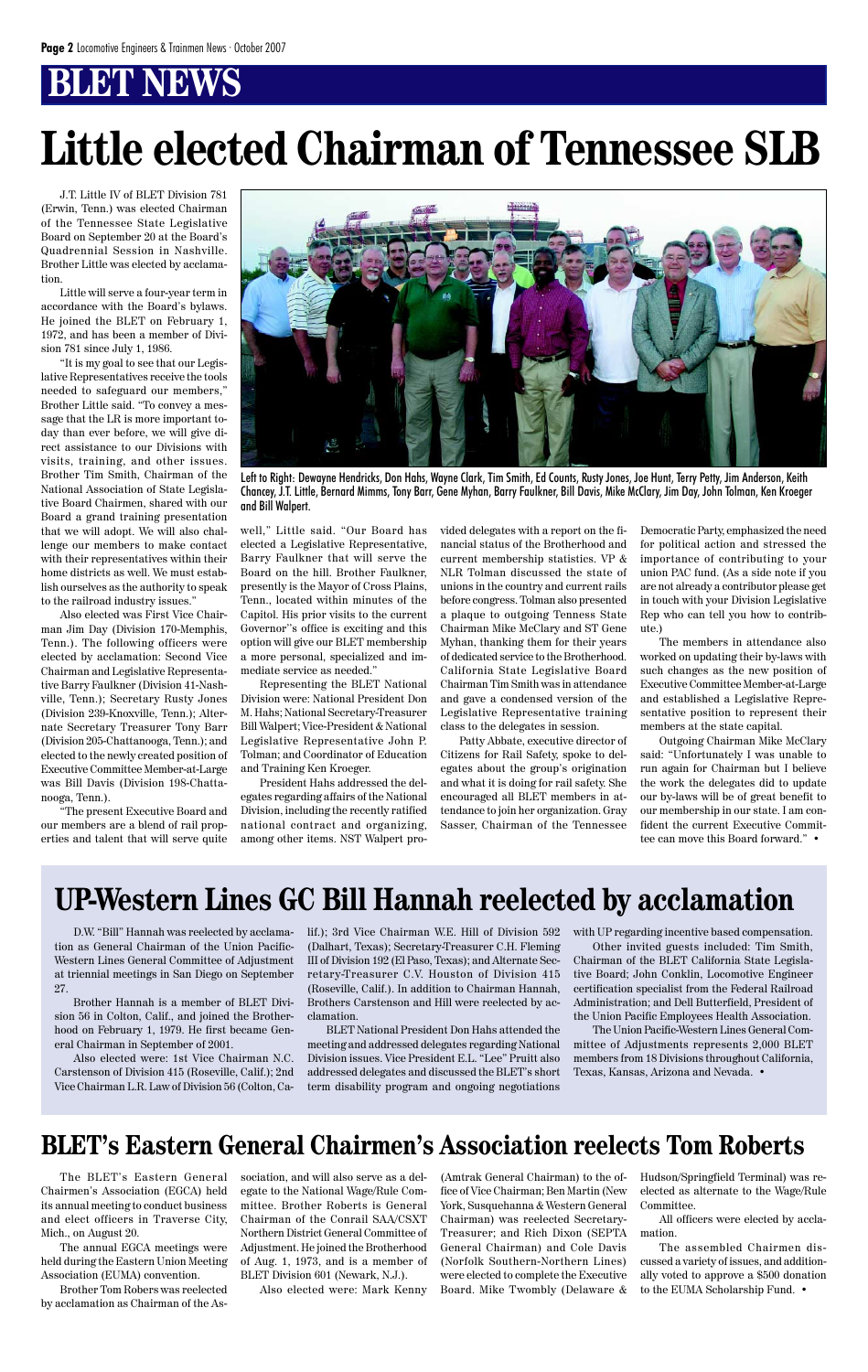tal co-pays or other dental expenses not covered in our dental plan; vision co-pays or additional eye care not covered under the national plan; and over-thecounter medications (cold medicine, decongestant medicine, aspirin, Tylenol or their generic equivalent, etc…). This program offers savings of \$120 to \$3,600 per year. The second program, Dependent Care Assistance Program (DCAP), allows members to use pre-tax dollars for certain dependent care expenses, such as out-of-pocket dependent care expenses for childcare or care for physically or mentally handicapped dependants. This program offers savings of \$120 to \$5,000 per year "The advantage of these programs is that it allows members to save on their taxes and increase their net-spendable income," President Hahs said. "Please take the time to check with United HealthCare to see how these benefits may pertain to your individual situation so that we are able to have this plan in the future."

Members should have received an enrollment packet from United HealthCare regarding the Flexible Benefits Program. To obtain another copy, or for more information on the program, please contact United HealthCare at (877) 311-7849. •

In the June/July issue of the BLET News, we discussed the importance of members checking their Railroad Retirement Board form BA-6 form for accuracy — the form that lists your total earnings as reporter to the RRB. This is an addendum to that notice, advising our members of another requirement you may be faced with.

Members have only four years to make corrections to their BA-6. But members are often faced with outstanding time claims — sometimes for substantial amounts of money — that may not be paid for several years after the claims were filed.

In order to make sure settled claims are credited for the year that they were filed, it would be prudent to notify the Railroad Retirement Board in writing of corrections or adjustments that may be necessary in each year for which claims are settled. This is especially important for those members who retire soon after filing claims.

BA-6 update: Members must notify Railroad Retirement when claims cases are pending

David Brown of BLET Division 517 was elected Chairman of the Minnesota State Legislative Board by acclamation on September 28 at the Board's Quadrennial Session in Minneapolis.

Brother Brown hired on with the Burlington Northern in 1971 in the operating crafts and became a locomotive engineer in 1993. He is currently a Regional Trainer/instructor for Hazmat, Radiological and Security with the National Labor College / George Meany Center.

Brother Brown will serve a fouryear term in accordance with the Board's bylaws. Also elected by acclamation were: First Vice Chairman Keith Stauber (Division 163); 2nd Vice Chairman Wally Czerwinski (Division 202); Secretary Treasurer Mark Anderson (Division 333); and Alternate Secretary Treasurer Rick Johnson (Division 357).

"As a major priority, I will work to enhance the education of our Division LRs and our members," the newlyelected Chairman said. "This Board will dynamically promote the legislative issues that will advance the safety and health of rail labor.

"We have a diverse and experienced group of rails on the Board that I am confident will represent and serve these interests. Through the training and assistance our LR's will receive, we can impress upon the membership the significance of representing the BLE-T in local, state and national union issues."

Representing the BLET National Division at the meeting were: Vice-President and National Legislative Representative John Tolman; Vice-President Dale McPherson; and Coordinator of Education and Training Ken Kroeger.

Vice President Tolman discussed the state of unions in the country and current rail bills before Congress. He also presented a plaque to outgoing MNSLB Chairman Tom Perkovich thanking him for his years of dedicated



service to the Board.

Brother Perkovich did not seek reelection due to his upcoming retirement.

"I got involved in the BLE-T at the Division level and through that involvement I was able to do things during my railroad career that I never thought I would be part of," he said. "Hopefully, through that involvement, I have made a difference for BLET members."

North Dakota SLB Chairman Mike Muscha and ex-Colorado SLB Chairman George Last were also in attendance. Brother Muscha gave a presentation on the importance of contributing to the PAC fund. (As a sidenote, if you are not already a contributor to the PAC Fund, please get in touch with your Division LR who can tell you how to sign up.)

Sereena Hogan, 1st Vice President and Legislative Representative of the BLET Auxiliary, gave a presentation explaining the purpose and mission of the Auxiliary and what it can do to help BLET members. She encouraged every division LR to take the information packets she distributed back to their divisions to make every effort to get an Auxiliary started in their area.

The delegates had a very packed agenda. Besides the normal business there were several presentation.

Dave Brown gave a condensed version of the National Labor College's hazmat workshop.

Shanta Schmitt from the Railroad Retirement Board, delivered a presentation on what is new with regard to Railroad Retirement.

John Smullen from the Federal Railroad Administration gave an overview of the FRA, Hours of Service, Locomotive Horn Sounding and SACP and SOFA.

# **Brown elected Chairman of Minnesota SLB**

Randy Croce from the University of Minnesota gave a presentation on the history of labor and focused on the history of the BLET. Tom Dwyer, from the National Association of Retired and Veteran Railway Employees, gave a presentation on the importance of keeping retired members involved in legislative matters.

During a special ceremony during the concluding banquet, the State Legislative Board gave Brother Perkovich a large framed painting of the S.S. Edmund Fitzgerald, the famous Great Lakes freighter that sank in Lake Superior on November 10, 1975, claiming the lives of 29 men. Brother Perkovich actually worked on and sailed on the Edmund Fitzgerald after completing his service with the armed forces. The ship was immortalized by the Gordon Lightfoot ballad, "The Wreck of the Edmund Fitzgerald." •

Without such adjustment, claims settled after their retirement may never be input into Railroad Retirement records as creditable compensation which would adversely affect an annuity.

Each June, the RRB issues a Form BA-6 to your home mailing address. If any of the earnings are not properly reported to the RRB, then your annuity will be affected or you will not receive the proper amount. Therefore, it is your responsibility to check this form each year — do not wait until you retire to discover a mistake! The RRB has a four-year window in which corrections can be made.

By law organizations must retain records for only seven years then the old records can be destroyed. Please report any discrepancies to the National Division's Tax Compliance Depatment, who will follow through with the Railroad Retirement Board. •

### Flexible Benefits

Continued from Page 1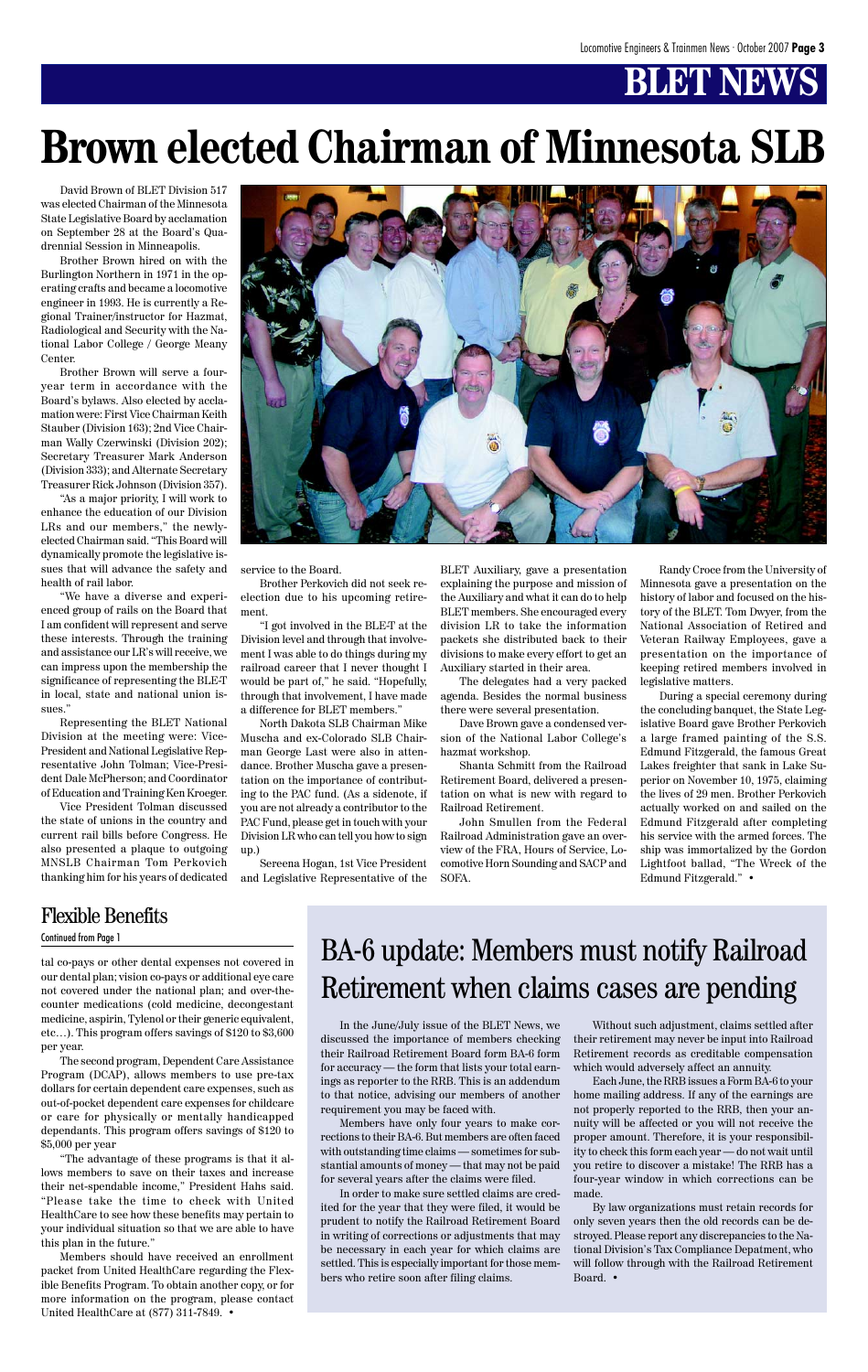## **BILNBWS**

# **General Chairmen complete intensive Education & Training workshop**



Because of the overwhelming response to the sign up of the first General Chairman workshop sponsored by the BLET Education & Training Department earlier this year, a second GC workshop was held September 9-13 at the Hyatt Regency Union Station in St. Louis. Attendees at the second workshop are pictured above

Front row, from left: Gary Perrien, Vice General Chairman UP Southern Region; James Louis, Alt. General Chairman CSXT N.D./ Conrail SAA; Rick Radek, Vice President & Director of Arbitration; Ken Kroeger Coordinator of Education & Training / Special Representative; John Koonce, General Chairman CN/IC; Michael Clark, General Chairman Tex Mex (KCS); Karl Draper, General Chairman Utah Railway.

Back row, from left: Daniel Burgess, Vice Local Chairman 456 NS Eastern Lines; Doug Davidson Assistant Director of Arbitration / Labor Member – NRAB; Donald Hill, Vice General Chairman SEPTA; Mark Whitchurch, 1st Vice General Chairman & Sec/Treas CN/IC; Paul Osciak, Vice General Chairman SEPTA.

The focus of the workshop was the preparation of submissions for arbitrations conducted pursuant to Section Three of the Railway Labor Act (RLA). During the four day workshop, participants learned about the history of the Railway Labor Act, along with the collective bargaining and arbitration provisions in it. There were classes during the workshop on Duty of Fair Representation, suspension and discharge cases, and applicability of common law in back pay awards. The attendees were given an assignment of writing a mitigation argument letter and these were critiqued in class the last day.

There are still some General Chairman that have not been able to attend the class and a third class is planned for 2008. Details regarding that workshop will be made available soon. •

The BLET Education and Training Department will conduct its final Secretary-Treasurer Compliance Workshop of 2007 in Cleveland from December 2-5. The class will start at 7 p.m. on Dec. 2 and conclude at noon on Dec. 5.

The meeting will be held at the Hyatt Regency at the Arcade, 420 Superior Ave., which is within walking distance of the BLET's National Division headquarters.

As most STs already know, many changes have been implemented regarding the filing of LM reports this year. The changes to the LM Report along with the new 990-N and EFTPS will be explained in class. STs will be shown how to use the BLET National Division's web-based reporting system. STs use the online system for membership reporting and tax compliance.

During the three-day session, members will learn proper record keeping techniques, computer applications, and minute-taking. They will also learn methods for filing various Department of Labor, and Railroad Retirement reports, as well as Internal Revenue Service Federal tax returns. A representative from the Department of Labor will be on hand to answer ST questions and provide tips regarding the preparation of LM reports.

Presenters will include Bill Walpert, BLET National Secretary-Treasurer; Ken Kroeger, BLET Special Rep & Coordinator of the Education & Training Department; Bob Broka, Director of Records; Dr. Elaine Reese, Director of Compliance; and Walt Schmidt, BLET Webmaster.

The BLET National Division pays the costs of books and equipment, while STs who attend are responsible for their transportation costs as well as their room and board.

Upon successful completion of the course, attendees will qualify for a \$109 per day stipend from the North American Railway Foundation (NARF). The stipends will be paid directly to the Division. NARF is a non-profit operating foundation formed by the Brotherhood's Relief and Compensation Fund (BRCF) to support rail history, education, safety and technology in the United States and Canada. With initial funding and continued Board of Directors stewardship coming from the BRCF, NARF has supported many varied non-political projects throughout the United States and Canada over the past ten years. The primary focus of these efforts has been in support of organized rail labor… giving back to all of the men and women of the railroad community across North America. STs must register for the workshop online through the BLET website at: http://www.ble-t.org/st. Hotel registration information will be made available to those who sign up on the website. Registration for the workshop is on a first come, first served basis with class size limited to the first 25 who register. For details, contact Ken Kroeger at (216) 272-0986 or kroeger@ble-t.org. •

### Cleveland hosts final Sec.-Treas. workshop of 2007

### Dates, locations announced for 2007 regional meetings

BLET members are encouraged to keep the following dates and locations in mind when planning their vacations for 2008.

BLET regional meetings offer plenty of family fun but also important educational opportunities. So far, dates and locations for next year's meetings are as follows:

#### **Southeastern Meeting Association June 15-19, 2008**

Embassy Suites — Montgomery 300 Tallapoosa Street Montgomery, Ala. 36104 (334) 269-5055

Rate: \$119

Chair: Jason Popwell (Member 495) E-mail: popwelll@yahoo.com

**Eastern Union Meeting Association July 6-10, 2008**

Sawmill Creek Resort 400 Sawmill Creek Dr. Huron, OH 44839 Rate: \$154 (\$144 Sunday Arrival) Arrangements Chair: Rodney Cutlip (LC Div 385) E-mail: lc385@aol.com

#### **International Western Convention August 17-20, 2008**

Embassy Suites Hotel — San Luis Obispo

333 Madonna Road

San Luis Obispo, CA 93405-6506 Rate: \$159

Chair: Mike Galvani (LC Div 664) E-mail: SLOBLE664@wildblue.net **Southwestern Convention Meeting September 14-19, 2008** St. Louis Hilton at the Ball Park One South Broadway St. Louis, MO 63102 Rate: \$124 Chair: Dave Grimes (LC Div 42) E-mail: dgrimes@boycomonline.com

All BLET regional meetings offer plenty of activities for families, plus important educational opportunities for BLET members and their spouses. The meeting also give members the opportunity to meet with BLET officers to exchange ideas and information. More details regarding these meet-

ings will be made available in coming months. •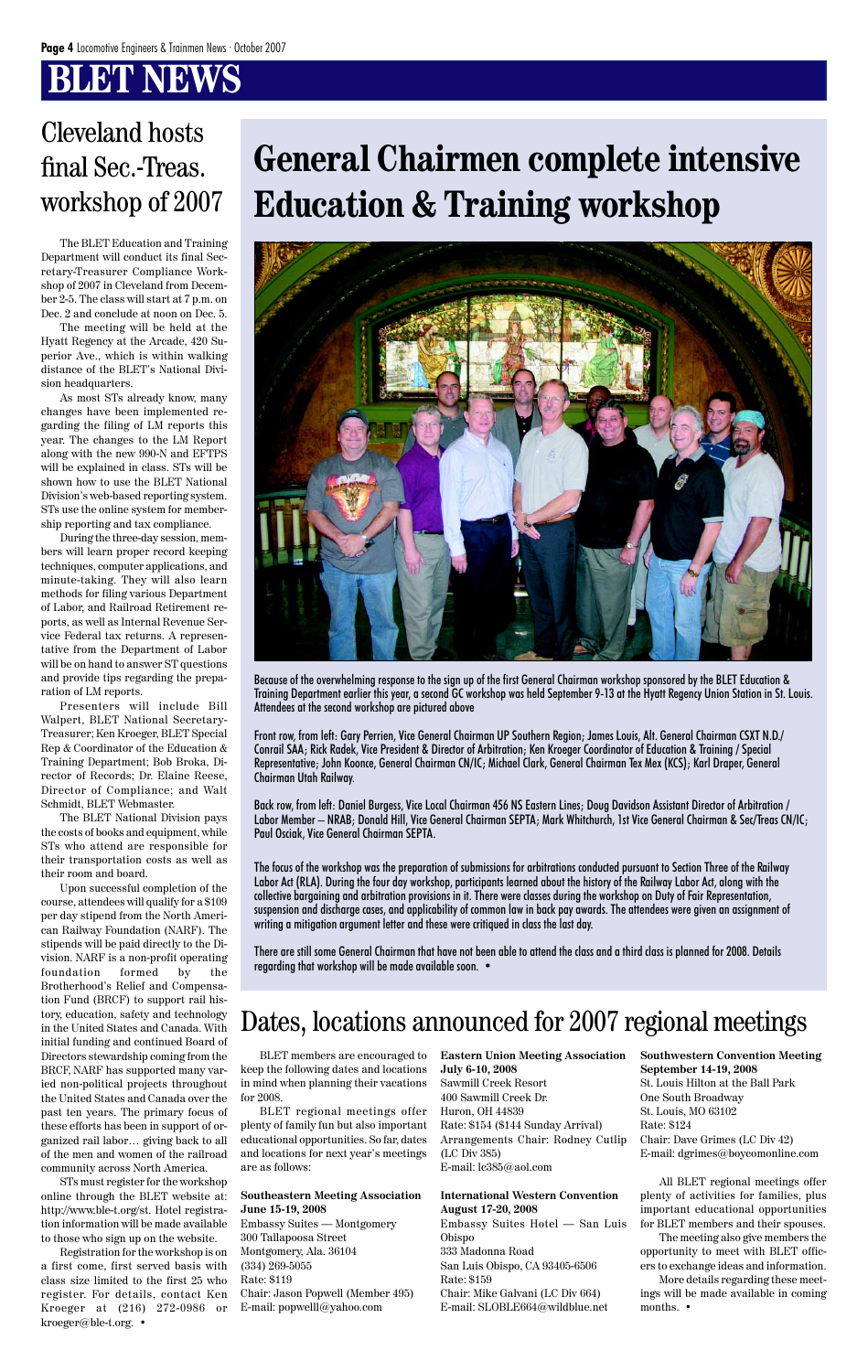#### **By Frederick C. Gamst, Ph.D. BLET Division 660 Member**

During the severe economic depression of 1894, destitute men walked the streets and rode the rails looking for work. The Democratic administration of President Grover Cleveland and Vice President Adlai Stevenson provided no relief and expected each citizen to display private initiative and enterprise. As Coxey's Army of the unemployed headed for the nation's capital (to be arrested for walking on the grass) and despondent men burned the resplendent white buildings of the Chicago World's Fair, unrest spread over the 44 states.

In late June and July 1894, Eugene V. Debs and his industrial American Railway Union (ARU) mounted and lost decisively to the federal government what historians call the Great Pullman Strike and Boycott. Debs' action across the nation's railroads divided the house of labor, paralyzed freight, passenger, and mail service in the western U.S., saw the largest marshalling of troops since the Civil War, found many military actions such as the U.S. Marines landing at Espee's West Oakland terminal, and eventually left embittered railroaders and their families from coast to coast.

A symbolic legacy in the lore of the Pullman action was the heated accusation of "the crane." Until several decades ago, railroaders discussed the tale of "the crane with the broken neck." Allegedly, railroaders participating in the Pullman action, "back in '94,"

often received a standard bland service letter from a railroad, but with a hidden, blacklisting watermark in the paper, consisting of a broken- or bentneck crane, depending on the narrative. Such paper would have come from the Crane paper company. Supposedly, by this concealed stigma, a railroad would deny employment to a striker or boycotter. The applicant never knew he "carried in his own hands," old-old heads told me, the reason for his rejection. This bitter, once often-repeated account, has no verification and could be largely mythic, a melancholy and despairing tale of the "rails."

Some of the oldest railroaders, hiring out *ca.* 1905, with whom I discussed this matter, thought a vindictive railroad would indeed have special paper immediately produced and distributed with secret instruction solely for punishing striking "rails." Additionally, in perfect accord, all the railroads would not accept a stigma-watermarked letter. Other veteran railroaders more judiciously said that the matter might have some slight basis in fact but that the crane's neck on a bland service letter merely had a position other than straight up and, thus, carried no secret message.

No nationwide conspiracy remains secret, let alone across many decades. In an era before machine record-keeping and numeric identifications, for various reasons some men "worked under a flag," i.e., had an assumed name and personal history. ("John Smith, from Somewhere, Maine, sir.") Rumors had it that some service letters





were forgeries (a "fake clearance"): any clerk could supply letterhead stationary. Moreover, local railroad officers had the power to hire and when shorthanded to meet operational and personal career goals would not ask, "Where were you in the summer of 1894?"

The earliest published allegation of "the crane" is in an account featuring a missing head, from the ARU's *Railway Times* of November 15, 1894, page 1, as follows. "Railroad companies demand 'a clearance paper' explaining the cause of leaving the last railroad service. A railroad manager provides a good letter but condemning information is in "an ingenious watermark. The figure of a 'sand hill crane' is worked into the blank form [paper] of the clearance. When the head of the crane is missing the man will not be hired. . . ." This could well be the undocumented origin of the accusation. Two versions of the Crane & Company's standard watermark existed, straight up and bent. Could the two have been used for different hidden messages?

The past recounting of this tale as Gospel speaks volumes for the sentiments of the abjectly defeated ARU members and their adherents. Those who study myths hold that a myth has a reality of a kind among those who believe it.

"The crane," fable or reality? You tell me.

• • •

*(The author, Frederick C. Gamst, Ph.D., is an adjunct Professor of Anthropology at the University of Wyoming. Formerly he taught at the University of Massachusetts, Boston, and also for nine years at Rice University in Houston. Dr. Gamst has been a BLET member since 1959 (Division 660) and has done many studies for the organization. He corresponds with hundreds of engineers over the Internet and is always pleased to hear from others about their jobs. His e-mail address is: FCGamst@aol.com.)*

# **The crane with the broken neck: Fable or reality?**

Legend has it that some workers were secretly blacklisted following Pullman strike of 1894

#### **2008 Fees Objector Policy**

#### **1. Employees Rights**

a. Any employee covered by a union or agency shop agreement in the United States has the legal right to be or remain a nonmember of the Union. Nonmembers have the legal right (1) to object to paying for Union activities not related to collective bargaining, contract administration and grievance adjustment, and to obtain a reduction in fees for such activities; (2) to be given sufficient information to intelligently decide whether to object; and (3) to be apprised of internal Union procedures for filing objections. Employees who choose to object have the right to be apprised of the percentage of the reduction, the basis for

the calculation, and the right to challenge these figures.

b. To the extent permitted by law, nonmembers may not participate in Union elections as a voter or as a candidate; attend Union meetings; serve as delegates to the Convention, or participate in the selection of such delegates; or participate in the process by which collective bargaining agreements are ratified.

#### **2. Publication of Policy**

The fees objector policy shall be published annually in the BLET's newsletter in the month preceding the objection notice period and mailed annually to each objector. It shall also be provided to each new employee when s/he first becomes subject to a union shop agreement.

#### **3. Making Objection Known**

Objecting nonmembers shall provide notice of objection by notifying the National Secretary-Treasurer of the objection by firstclass mail postmarked during the month of November preceding the calendar year to

which s/he objects, or within (30) days after s/he first begins paying fees and receiving notices of these procedures. The objection shall contain the objector's current home address. Nonmembers wishing to continue their objection from year to year must renew their objection each year as specified in this paragraph. Objections may only be made by individual employees. No petition objections will be honored.

#### **4. Major Categories of Chargeable Expenses** All objectors shall pay their fair share

of expenses germane to collective bargaining including: a. All expenses concerning the negotiation of agreements, practices and work-

ing conditions;

b. All expenses concerning the administration of agreements, practices and working conditions, including grievance handling, all activities related to arbitration, and discussion with employees in the craft or class (or bargaining unit) or employer representatives regarding working conditions, benefits and contract rights;

c. Conversion expenses and other union internal governance and management expenses;

d. Social activities and union business meeting expenses;

e. Publication expenses to the extent coverage is related to chargeable activities;

f. Expenses of litigation related to collective bargaining, contract administration and internal governance;

g. Expenses for legislative and administrative agency activities to effectuate collective bargaining agreements;

h. All expenses for the education and training of officers and staff intended to prepare the participants to better perform chargeable activities;

i. All costs of strikes and other lawful economic actions;

#### **5. Determination of Chargeable Share**

The BLET shall perform an independent audit of the records of the National Division. The BLET shall determine the percentage of expenditures that fall within the categories specified in Section 4. The amount of expenditures that fall within Section 4 shall be the basis for calculating the reduced fees that must be paid by the objector. The auditing firm conducting the annual audit of the BLET National Division shall give an opinion concerning the adequacy of the escrow amounts maintained pursuant to Section 10, and later will verify the existence and the audits of money in any

escrow account.

#### **6. Report of Chargeable Share and Basis of Its Calculation**

The BLET shall report the determination no later than September 30. This report shall include an analysis of the major categories of union expenses that are chargeable and nonchargeable. A copy of the report shall be sent to all nonmembers whose timely objections have not been revoked.

#### **7. Challenge Procedure**

Each person entitled to receive the BLET's report may challenge the validity of the calculations by filing an appeal with the National Secretary-Treasurer. Such appeal must be made by sending a letter to the National Secretary-Treasurer postmarked no later than October 31.

#### **8. Arbitration of Challenges**

a. After the close of appeals period, the National Secretary-Treasurer shall provide a list of appellants to the American Arbitration Association (AAA). All appeals shall be consolidated. The AAA shall appoint an

arbitrator pursuant to its Rules for Impartial Determination of Union Fees. The AAA shall inform the National Secretary-Treasurer and the appellant(s) of the arbitrator selected.

b. The arbitration shall commence by December 1 or as soon thereafter as the AAA can schedule the arbitration. The arbitrator shall have control over all procedural matters affecting the arbitration in order to fulfill the need for an informed and expeditious arbitration.

c. Each party to the arbitrator shall bear their own costs. The appellants shall have the option of paying a pro-rata portion of the arbitrator's fees and expenses. The balance of such fees and expenses shall be paid by the BLET.

d. A court reporter shall make a transcript of all proceedings before the arbitrator. This transcript shall be the official record of the proceedings and may be purchased by the appellants. If appellants do not purchase a copy of the transcript, a copy shall be available for inspection at the National Division during normal business hours. e. Appellants may, at their expense, be represented by counsel or other representative of choice. Appellants need not annear at the hearing and shall be permitted to file written statements with the arbitrator instead of appearing. Such statement shall be filed no later than fifteen (15) days after the transcript becomes available, but in no case more than thirty (30) days after the hearing closes.

f. Fourteen (14) days prior to the start of the first hearing, appellants shall be provided with a list of all exhibits intended to be introduced at the hearing and a list of all witnesses intended to be called, except for exhibits and witnesses that may be introduced for rebuttal. On written request from an appellant, copies of exhibits (or in case of voluminous exhibits, summaries thereof) shall be provided to them. Additionally, copies of exhibits shall be available for inspection and copying at the hearing.

g. The National Division shall have the burden of establishing that the reduced fees set forth in the report are lawful.

h. If the arbitrator shall determine that more than one day of hearings is necessary, hearings all be scheduled to continue from day to day until completed. The parties to the appeal shall have the right to file a brief within fifteen (15) days after the transcript of the hearing is available, but in no case no more than thirty (30) days after the hearing closes. The arbitrator shall issue a decision within forty-five (45) days after the submission of post-hearing briefs or within such other reasonable period as is consistent with the rules established by the AAA.

i. The arbitrator shall give full consideration to the legal requirements limiting the amounts that objectors may be charged, and shall set forth in the decision the legal and arithmetic basis for such decision.

#### **9. Payment of Reduced Fees**

Objectors shall pay reduced monthly fees based on the most recent report pending determination of the objection year's chargeable ratio.

#### **10. Escrow of Disputed Funds**

All monthly fees paid by objectors shall be placed in an interestbearing escrow account pending final determination of the chargeable share. Escrowed funds shall be disbursed to objectors and the Union upon issuance of the arbitrator's decision or fifteen (15) days after the conclusion of the appeal period if there are no challenges to the determination.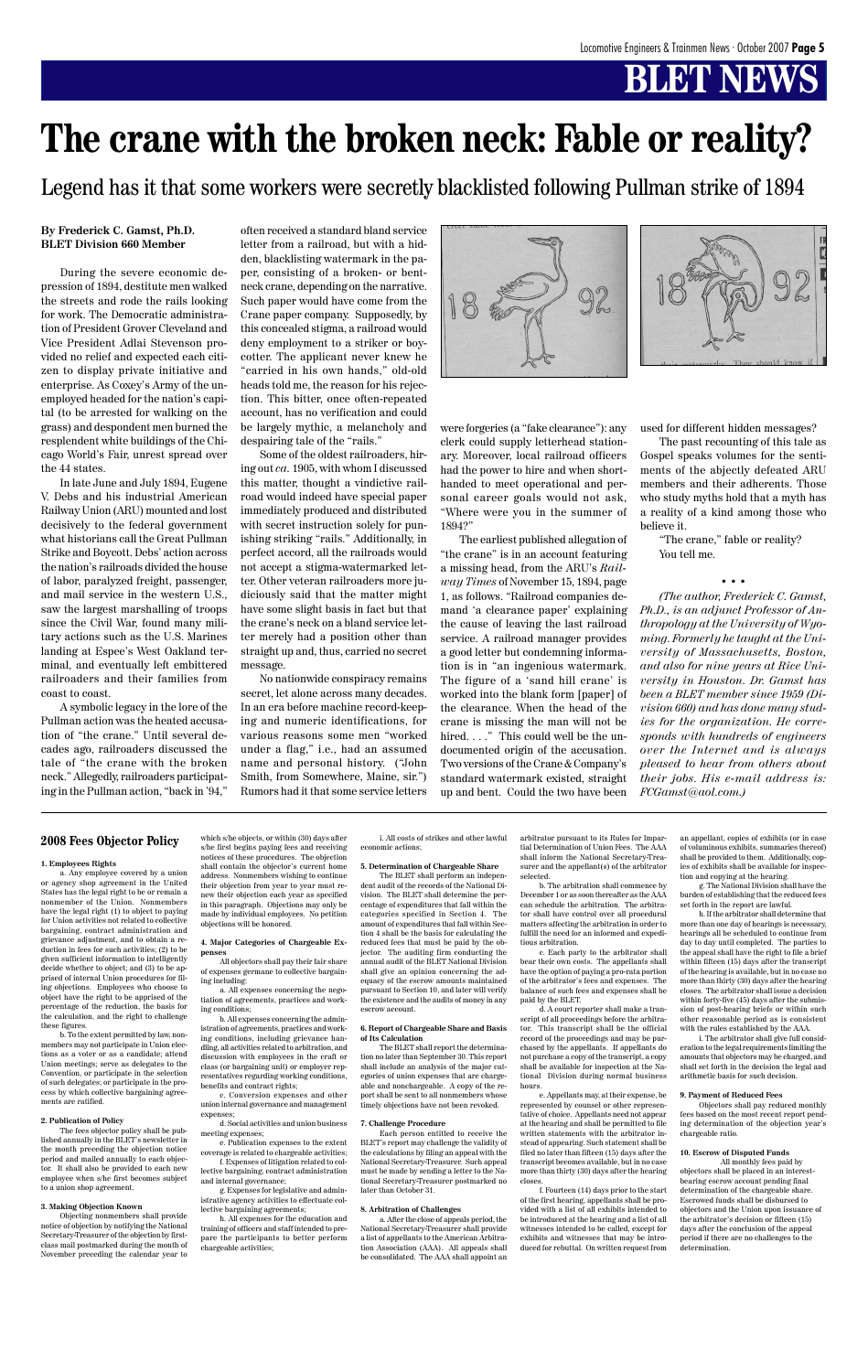Locomotive Engineers & Conductors Mutual Protective Association



**By Diane Shifflett BLET Auxiliary Virginia State Legislative Rep.**

What started out as a project to get resolutions passed against remote control train operations has turned into something I found out I love to do. I have had the opportunity to lobby in our Nation's capitol on behalf of BLET and Auxiliary members and families. Without a doubt, it has been the greatest learning experience of my life. Helping to inform and educate our representatives in Congress and in our State House about the working conditions and family life of railroaders is just one of the things I can do to help.

In September, I was invited by the BLET Vice President and National Legislative Representative John Tolman to help with lobbying efforts for S. 1889, the Senate Rail Safety Bill, and H.R. 2095, the House version of the bill. This was my second trip to Washington, D.C., representing the Auxiliary. The first time was to support Amtrak employees who had been working without a contract since 1999, and to attend a transportation labor rally.

My most recent trip allowed me the opportunity to work with BLET representatives from various aspects of the union, not just the legislative side. For example, BLET Vice President Stephen Speagle helped lobby the bill. Also representing the protective side was Norfolk Southern Vice General Chairman Bob Linsey. Working in teams of at least three, we set out to cover as many offices as possible over a three-day period. Working as a team gives a variety of perspectives to the same problems, and provides different ways the rail safety bill can correct those problems and why it is so important.

The great thing about the Auxiliary being invited to participate in these joint lobbying efforts is that it gives us a chance to let our legislators know about life on the railroad from a different perspective. We cannot give firsthand accounts of working conditions, but we certainly have second-hand knowledge because our spouses come home and tell us about all of the things that go wrong while they are at work. We do experience firsthand how tired they are and how worried we are every time they go to work, praying they will make it back home safely. We are the ones who usually end up keeping the home fires burning and trying to be both a mom and a dad because our spouses are either gone, sleeping, or are just too tired.

While visiting with the legislative aide for Congressman Tom Davis (R-VA), I was asked how the time at work affected the families. I told him that there was no time to plan activities because there is no schedule and you never know when your husband will actually be home from work because of limbo time. I did add that we all make the best of our time together, it's just not enough. I was also fortunate to be invited by Vice President Tolman to attend a meeting with Senate Majority Leader Harry Reid (D-NV).

I want to thank him for the opportunity, and I would also like to thank Herb Harris, Buddy White, Terry Todd, and all State Legislative Board Chairmen and team members, for their help in making sure the legislator's heard the Auxiliary's point of view. I would also like to thank Virginia State Legislative Board Chairman Tim Craver for their help in making the trip possible.

In representing the Auxiliary, I have done my best to make sure that our legislators understand the problems railroad families live with every

day and that these safety bills go a long way in taking care of some of those problems. I have been lucky and fortunate to have had this experience, but even as rewarding as it is, our real power comes from our grassroots efforts by our members. This is the first time in 13 years that we have a safety bill that begins to deal with the problems that exist on the railroad. We must all do our part now and in the future.

*(Diane Shifflett can be reached at (540) 652-1339 or by e-mail at: diane.shifflett@gmail.com, or visit www.bletauxiliary.net)*. •



From left: BLET Vice President & National Legislative Representative John Tolman; BLET Auxiliary Virginia State Legislative Representative Diane Shifflett; and Danny Shifflett, Legislative Representative of BLET Division 217 (Shenandoah, Va.).

# **Lobby for rail safety bill is a labor of love**

*BLET Auxiliary News*

These are heady times for the railroad industry in the United States.

Thanks in part to the dedication of hard-working railroaders like the 55,000 members of the Brotherhood of Locomotive Engineers and Trainmen, the industry is making money like never before. And as a side effect of these high dollar times, the industry is

attracting new investors like never before.

In recent months, highprofile investors such as Warren Buffett's Berkshire Hathaway Inc. have invested millions of dollars in railroads like BNSF Railway, Union Pacific, and Norfolk Southern.

The industry has also attracted aggressive hedge fund investors, such as The Children's Investment Fund, or TCI. These hedge fund investors are typically out for only one thing — money for shareholders. They're out to earn money for investors, sometimes at the expense of the company in which they invest.

As the Times-Union reported on August 12, hedge funds like TCI "often look to break up companies they own and sell the pieces, cashing out as the profits from the sale are distributed to shareholders. Another strategy: pressuring management to take cash a company had been planning to use for other purposes and instead distributing it to shareholders."

For example, the Florida Times-Union also reported that pressure from TCI led to the breakup and sale of a Dutch banking firm. While TCI made money for its investors, the fallout caused 550 workers to lose their jobs in Jacksonville, Fla. In a similar high-pressure move, TCI called for major shake ups at CSX Transportation. The dispute apparently is over how CSX spends its money — TCI wants CSX earnings to be split among investors while CSX employs a more conservative approach, keeping cash on hand for capital improvements.

While it may make good financial sense to provide shareholders a return on their investment, it makes very good sense to run a safe railroad. With several high profile accidents in 2007, CSX must invest in its infrastructure rather than cave in to pressure from greedy and aggressive hedge fund investors.

"Being pressured to forgo investment in 'a critical piece of the nation's infrastructure' by 'Cayman Island hedge fund managers who answer to a handful of anonymous investors' personally bothers (CSX Chairman Michael) Ward," the Times-Union reported. "It rankles me not as a CEO, but as a citizen of the United States," he said. "Investing in people and safety creates the money to do things." All this being said, BLET National President Don Hahs is critical of the leadership of the United Transportation Union for siding with TCI in its call for Ward's ouster at CSX.

"It is ill advised to be a party to support hedge funds that may be detrimental to the employees of a railroad, but that appears to be what the UTU leadership has done," BLET National President Don Hahs said. "Hedge funds often benefit the shareholders but hurt the stakeholders. Our

members are the stakeholders in CSX. Putting them and their safety at risk by siding with aggressive hedge fund investors is not a smart thing to do." •

### BLET tells CSX: Don't put aggressive investors ahead of rail safety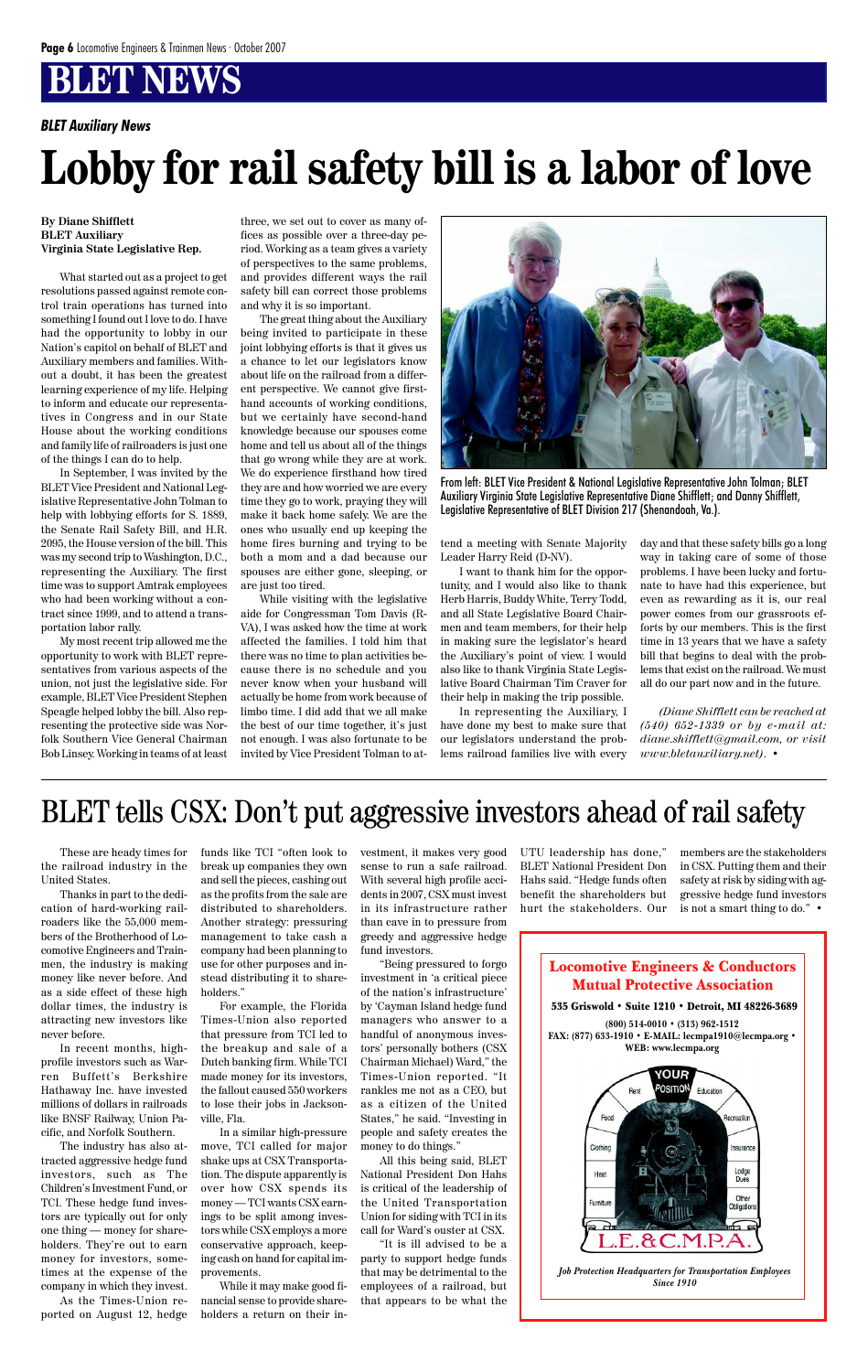# **DESIGNATED LEGAL COUNSEL**

**Our union has designated attorneys who are qualified to serve as counsel for BLET members in accordance with the Federal Employers' Liability Act (FELA) governing workplace accidents.**

**In the event of an injury or death and before reaching any settlement with a railroad, members or surviving families should contact an attorney listed to get competent advice concerning their legal rights under the FELA.**

**In addition, if you or any members of your family have questions concerning medical malpractice, product liability or other types of injury cases, please don't hesitate to contact one of these law firms for a consultation concerning your rights and remedies.**

#### **ARKANSAS**

Kujawski & Nowak, P.C. 201 W. Broadway, Suite E N. Little Rock, AR 72114 (501) 372-8047 or (800) 624-4571 Fax: (501) 372-4379 Website: <www.kujawski-nowak.com> John P. Kujawski

#### **CALIFORNIA**

The Crow Law Firm 700 "E" Street Sacramento, CA 95814-1230 (916) 441-2980 or (800) 795-6555 Fax: (916) 441-3846 Email: <Dfrias@crowlaw.com> Joseph J. Weninger

Pfiester Law Corporation 2000 Riverside Drive Los Angeles, CA 90039 (323) 662-6400 or (800) 344-3352 Fax: (323) 669-8549 Website: <www.pfiesterlaw.com> R. Edward Pfiester Jr.

#### **COLORADO**

Rossi, Cox, Vucinovich P.C. 3801 East Florida Ave., Suite 905 Denver, CO 80210-2500 (303) 759-3500 or (800) 325-4014 Fax: (303) 759-3180 Website: www.rcvpc.com Email: jcox@rcvpc.com James L. Cox Jr.

#### **FLORIDA**

Moody, Strople, Kloeppel, Basilone & Higginbotham, Inc. 1400 Baymeadows Way, Suite 105 Jacksonville, FL 32256 (904) 256-0018 or (800) 813-8608 Fax: (904) 256-0019 Website: <www.moodyrrlaw.com> Willard J. Moody Jr.

Sams & Hollon, P.A. Baywood Center 9424 Baymeadows Road, Suite 160 Jacksonville, FL 32256 (904) 737-1995 or (800) 327-4552 Fax: (904) 737-3838 Alva Hollon Jr.

#### **GEORGIA**

Matthews & Steel 15 Piedmont Center, Suite 1560 3575 Piedmont Rd. NE Atlanta, GA 30305 (404) 264-1292 or (800) 776-0098 Fax: (404) 264-0161 John D. Steel

Jones & Granger 1201 Peachtree Street, NE 400 Colony Square, Suite 1900 Atlanta, GA 30361 (404) 522-4414 or (800) 628-6470 Fax: (404) 872-9430 Email: <btra@jonesgranger.com> Robert M. Tramuto

Harp & Callier, L.L.P. P.O. Box 2645, The Corporate Center Suite 900, 233 12th St. Columbus, GA 31902-2645 (706) 323-7711 or (800) 422-3352  $\hat{F}ax'$  (706) 323-7544 Email: <HarpRailLaw@aol.com> Email:  $\langle \text{aharp@harp.} \text{callier.com} \rangle$ Website: <www.harpcallier.com> J. Anderson "Andy" Harp

#### **ILLINOIS**

Blunt & Associates, Ltd. 60 Edwardsville Professional Park, P.O. Box 373 Edwardsville, IL 62025

(618) 656-7744 or (800) 323-5538 Fax: (618) 656-7849 Email: <michaelb@bluntlaw.com> David L. Blunt

Daniel J. Downes, P.C. 111 W. Washington St., Suite 1100 Chicago, IL 60601 (312) 781-1852 or (800) 624-2121 Fax: (312) 781-1854 Email: <dan@dandownes.com> Website: <www.feladownes.com> Daniel J. Downes

Kujawski & Nowak, P.C. 1331 Park Plaza Drive, Suite 2 O'Fallon, IL 62269-1764 (618) 622-3600 or (800) 624-4571 Fax: (618) 622-3700 Website: <kujawski-nowak.com> John P. Kujawski

Sands & Associates 33 North Dearborn St., Suite 1630 Chicago, IL 60602 (312) 236-4980 or (800) 832-1999 Fax: (312) 236-1711 Email: <jssands@ameritech.net> John C. Sands

Schlichter, Bogard & Denton 2661 North Illinois, Suite 187 Swansea, IL 62226 (800) 873-5297 Fax: (314) 621-7151 Email: <jschlichter@uselaws.com> Jerome J. Schlichter

Hoey & Farina 542 South Dearborn, Suite 200 Chicago, IL 60605 (312) 939-1212 or (888) 425-1212 Email: Info@hoeyfarina.com www.hoeyfarina.com James L. Farina

**LOUISIANA** Davis•Saunders Law Firm 500 Mariners Plaza Drive Suite 504 Mandeville, LA 70448 (985) 612-3070 or (800) 321-7815 Fax: (985) 612-3072 Website: <www.davissaunders.com> Email:<Benbsaunders@aol.com> Ben B. Saunders

MASSACHUSETTS Thornton & Naumes LLP 100 Summert St., 30th Floort Boston, MA 0211 (617) 720-1333 or (800) 431-4600 Fax: (617) 720-2445 Website: <www.tenlaw.com> Email: rnaumes@tenlaw.com Robert T. Naumes

#### **MICHIGAN**

E.J. Leizerman & Associates 24750 Lasher Road Southfield, MI 48034 (313) 962-3666 or (800) 628-4500 Fax: (419) 243-8200 Website: www.thefela.com Email: ej@leizerman.com E.J. Leizerman

#### **MINNESOTA**

John Bentley, BLET Public Relations 1370 Ontario St., Mezzanine Cleveland, OH 44113-1702 Bentley@ble-t.org · As of October 1, 2007

Hunegs, LeNeave & Kvas, P.A. 900 Second Ave. South, Suite 1650 Minneapolis, MN 55402 (612) 339-4511 or (800) 328-4340  $\text{Faxi}$  (612) 339-5150 Website: <www.hunegslaw.com> Email: <RleNeave@Hunegslaw.com> Randal W. LeNeave

Ingebritson & Associates, P.A. Medical Arts Building, Suite 1025 825 Nicollet Mall Minneapolis, MN 55402 (612) 340-8290 or (800) 282-6393 Fax: (612) 342-2990 Website: <www.ingebritson.com> Russell A. Ingebritson

Yaeger, Jungbauer & Barczak, PLC 745 Kasota Ave. SE Minneapolis, MN 55414 (612) 333-6371 or (800) 435-7888 Fax: (612) 333-3619 Website: <www.yjblaw.com> Email: <wjungbauer@yjblaw.com> William G. Jungbauer

#### **MISSOURI**

Hubbell, Peak, O'Neal, Napier & Leach 30 West Pershing Road, Suite 350 Kansas City, MO 64108-2463 (816) 221-5666 or (800) 821-5257 Fax: (816) 221-5259 Gene Napier

Bauer & Baebler, P.C. 1716 S. Broadway St. Louis, MO 63104 (314) 241-7700 or (800) 682-4529 Fax: (314) 241-0003 Website: <www.RailLaw.com> Joseph L. Bauer, Esq.

Schlichter, Bogard & Denton 100 S. 4th St., Suite 900 St. Louis, MO 63102 (314) 621-6115 or (800) 873-5297 Fax: (314) 621-7151 Email: <jschlichter@uselaws.com> Jerome J. Schlichter

Rathmann & O'Brien, L.L.C. 1031 Lami Street St. Louis, MO 63104 (314) 773-3456 or (800) 238-4122 Fax: (314) 773-7238 Dennis T. Rathmann

Yaeger, Jungbauer & Barczak, PLC 1010 Market St., Suite 1440 St. Louis, Missouri 63101 (314) 621-1775 or (800) 878-4074 Fax: (314) 621-4688 Website: <www.yjblaw.com> Email: <wjungbauer@yjblaw.com> William G. Jungbauer

**NEW YORK** Collins & Collins 67 North St Buffalo, NY 14201 (716) 885-9700 or (800) 933-8195 Fax: (716) 885-9770 John F. Collins

#### **OHIO**

E.J. Leizerman & Associates, LLC 717 Madison Ave. Toledo, OH 43624 (419) 243-1010 or (800) 843-3352 Fax: (419) 243-8200 Website: www.thefela.com Email: ej@leizerman.com E.J. Leizerman

#### **OREGON**

Rose, Senders & Bovarnick, LLP 1205 N.W. 25th Ave. Portland, OR 97210 (503) 227-2486 or (800) 998-9776 Fax: (503) 226-3131 Paul S. Bovarnick

#### **PENNSYLVANIA**

Coffey, Kaye, Myers & Olley Suite 718, Two Bala Plaza Bala Cynwyd, PA 19004

(610) 668-9800 or (800) 334-2500  $Fax: (610) 667-3352$ Website: http://www.ckmolaw.com Email: <mikeolley@comcast.net> Michael J. Olley

Keller & Goggin, P.C. 1528 Walnut Street, Suite 1900 Philadelphia, PA 19102 (215) 735-8780 or (800) 666-FELA Fax: (215) 735-5126 Website: www.keller-goggin.com William L. Keller

#### **TEXAS**

Jones & Granger 10000 Memorial Drive, Suite 888 Houston, TX 77210 (713) 668-0230 or (800) 231-3359 Fax: (713) 956-7139 Email: btra@jonesgranger.com Robert M. Tramuto

The Cartall Law Firm 7551 Callaghan Road, Suite 350 San Antonio, TX 78229 (210) 344-1111 Fax: (210) 344-5844 Bryan P. Cartall, Esq.

McKinney & McKinney 550 Wescott, Suite 590 Houston, TX 77007 (713) 869-1500 or (800) 709-9093 Fax: (713) 880-4638 Website: www.piattorney.com R.L. Pete McKinney

Tavormina & Young, LLP 1300 Post Oak Blvd., Suite 1750 Houston, TX 77056 (713) 333-3070 or (888) 565-7245 Fax: (713) 333-3075 Website: www.TavorminaYoung.com Email: syoung@tavorminayoung.com Steve Young

#### **UTAH**

Hatch, James & Dodge 10 West Broadway, Suite 400 Salt Lake City, UT 84101 (801) 363-6363 or (800) 574-6310 Fax: (801) 363-6666 Email: <br/> <br/>bhatch@hjdlaw.com> Brent O. Hatch

#### **VIRGINIA**

Moody, Strople, Kloeppel, Basilone & Higginbotham, Inc. 500 Crawford St., Suite 300 P.O. Box 1138 Portsmouth, VA 23705 (757) 393-4093 or (800) 368-1033 Fax: (757) 397-7257 Website: <www.moodyrrlaw.com> Willard J. Moody Jr.

Rutter Mills 160 West Brambleton Ave. Norfolk, VA 23510 (757) 622-5000 or (800) 933-5879 Fax: (757) 623-9189 C. Arthur Rutter, III

Hajek, Shapiro, Cooper, Lewis & Appleton, P.C. 1294 Diamond Springs Road Virginia Beach, VA 23455 (757) 460-7776 or (800) 752-0042 Fax: (757) 460-3428 Website: <www.hsinjurylaw.com> Richard N. Shapiro

Hunegs, LeNeave & Kvas, P.A. 1000 Second Avenue, Suite 3310 Seattle, WA 98104-1046 (206) 621-0600 or (800) 525-3352 Fax: (206) 621-6443 Website: <www.hunegslaw.com> Email: <RleNeave@Hunegslaw.com> Randal W. LeNeave

#### **WASHINGTON**

Rossi, Cox, Vucinovich P.C. 10900 N.E. 8th St., Suite 1122 Bellevue, WA 98004 (425) 646-8003 or (866) 357-7245 Website: www.rcvpc.com Email: jcox@rcvpc.com James L. Cox Jr.

• • •

#### *Send address changes to:*